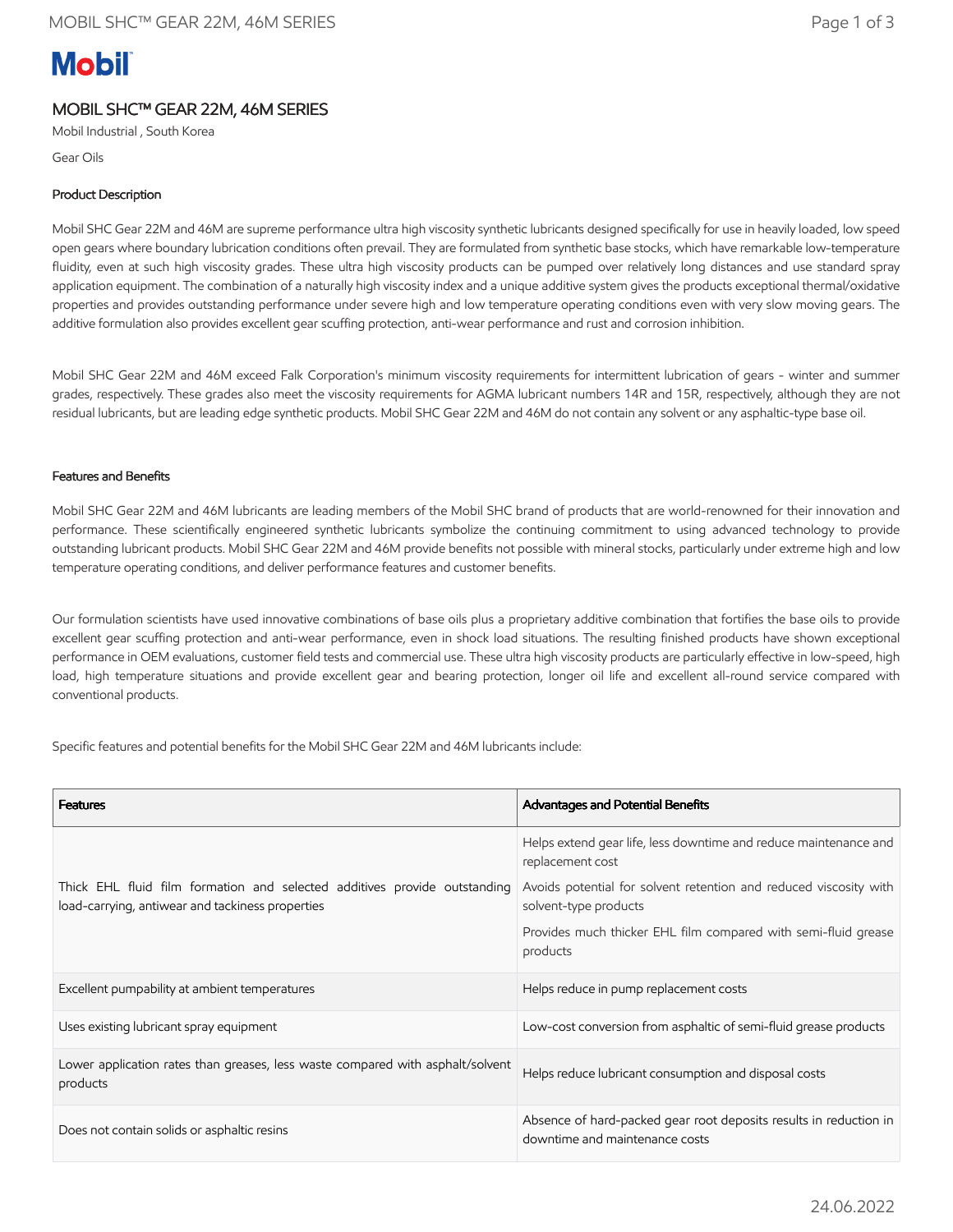## MOBIL SHC™ GEAR 22M, 46M SERIES Page 2 of 3

| <b>Features</b>       | Advantages and Potential Benefits                                             |
|-----------------------|-------------------------------------------------------------------------------|
| Light colored product | Helps avoid need for costly gear cleaning prior to inspection                 |
| Solvent-free          | Helps avoid potential safety issues related to volatile, low flash<br>solvent |

### Applications

Application Considerations: Normally, conversion to Mobil SHC Gear 22M or 46M from asphaltic or grease products will be a simple process with no change in lubricant spray equipment. It is recommended that the gears be thoroughly cleaned to take advantage of the light color of these synthetic products. Consult your Mobil representative for further details on lubricant conversion.

Mobil SHC Gear 22M and 46M are designed specifically for use in heavily loaded, low speed open gearing which drive stationary rotating machinery. Product is typically applied by intermittent by spray nozzle systems. Specific applications include:

- Kilns and mills in metal mining, cement and limestone production and in sugar plants
- Slow speed, heavily loaded plain and rolling contact bearings

#### Properties and Specifications

| Property                                              | <b>22M</b> | 46M   |
|-------------------------------------------------------|------------|-------|
| Copper Strip Corrosion, 3 h, 100 C, Rating, ASTM D130 | 1B         | 1B    |
| Density @ 15.6 C, kg/l, ASTM D4052                    | 0.890      | 0.924 |
| Flash Point, Cleveland Open Cup, °C, ASTM D92         | 240        | 240   |
| Kinematic Viscosity @ 100 C, mm2/s, ASTM D445         | 700        | 1375  |
| Kinematic Viscosity @ 40 C, mm2/s, ASTM D445          | 22000      | 46000 |
| Pour Point, °C, ASTM D97                              | 6          | 15    |
| Viscosity Index, ASTM D2270                           | 180        | 180   |

#### Health and Safety

Health and Safety recommendations for this product can be found on the Material Safety Data Sheet (MSDS) @ [http://www.msds.exxonmobil.com/psims](http://www.msds.exxonmobil.com/psims/psims.aspx) /psims.aspx

All trademarks used herein are trademarks or registered trademarks of Exxon Mobil Corporation or one of its subsidiaries unless indicated otherwise.

10-2020

Mobil Korea Lube Oil Inc.

Level 22, Seoul Square bd., Hangang-daero, Jung-gu, Seoul, Korea

#### +82-2-750-8700

Typical Properties are typical of those obtained with normal production tolerance and do not constitute a specification. Variations that do not affect product performance are to be expected during normal manufacture and at different blending locations. The information contained herein is subject to change without notice. All products may not be available locally. For more information, contact your local ExxonMobil contact or visit [www.exxonmobil.com](http://www.exxonmobil.com/)

ExxonMobil is comprised of numerous affiliates and subsidiaries, many with names that include Esso, Mobil, or ExxonMobil. Nothing in this document is intended to override or supersede the corporate separateness of local entities. Responsibility for local action and accountability remains with the local ExxonMobil-affiliate entities.